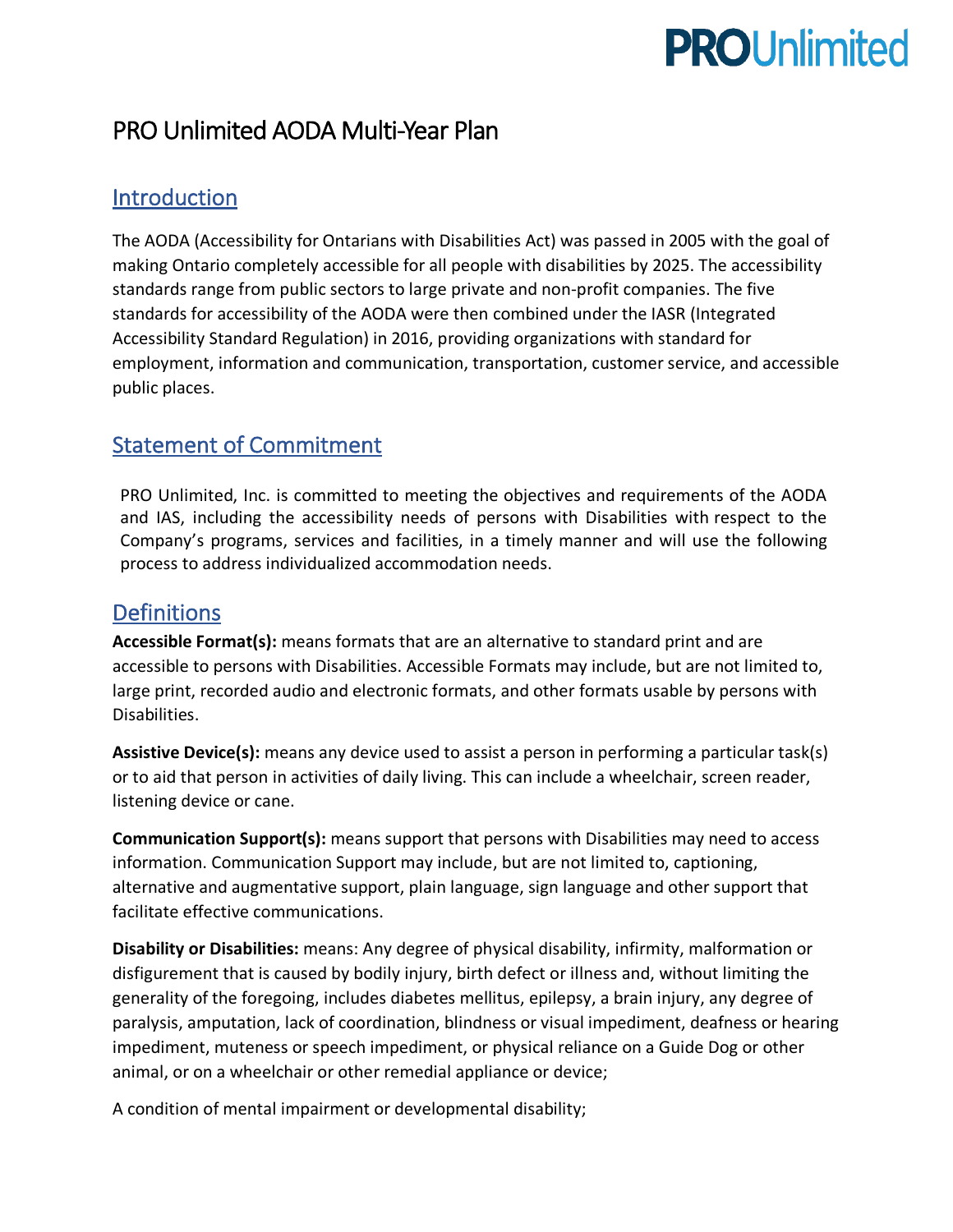A learning disability, or dysfunction in one or more of the processes involved in understanding or using symbols or spoken language;

A mental disorder; or

An injury or disability for which benefits were claimed or received under the insurance plan established under the Workplace Safety and Insurance Act, 1997.

**Barrier(s):** are defined as anything that prevents a person with a disability from fully participating in all aspects of society because of his or her disability. These could include physical barriers, limited formats for communication, or processes that unintentionally exclude individuals with disabilities.

### Accessibility Successes to Date

PRO Unlimited, a global organization, is committed to identifying and removing barriers across all locations to promote a more diverse, accessible workplace. Current accomplishments in our goal to become more accessible are listed below.

| Company-wide communications made accessible            | In place. All company-wide             |
|--------------------------------------------------------|----------------------------------------|
| for all workers at the same time.                      | announcements are made through         |
|                                                        | email to use with electronic readers   |
|                                                        | and increased font size as needed.     |
| Multiple avenues to reach PRO for feedback,            | In place. Feedback can be provided     |
| questions, or general comments.                        | directly to a PRO representative or    |
|                                                        | manager, via email, or by phone. Email |
|                                                        | and phone contact are published on     |
|                                                        | the company website.                   |
| Documents are made available in electronic format.     | In place. Primary company policies are |
|                                                        | available on-demand in electronic      |
|                                                        | format online. All documents are       |
|                                                        | available in accessible format upon    |
|                                                        | request.                               |
| Website includes large font and alt tags for pictures. | In place. Photos and links used in the |
|                                                        | PRO Unlimited website include alt tags |
|                                                        | with description of picture or link.   |

#### Communications

#### **Training**

| AODA training made available for all new workers in   In place. Company provides electronic |                                       |
|---------------------------------------------------------------------------------------------|---------------------------------------|
| Ontario. Company maintains tracking of                                                      | link to AODA's online training and    |
| completion.                                                                                 | tracks confirmation of completion for |
|                                                                                             | all new employees.                    |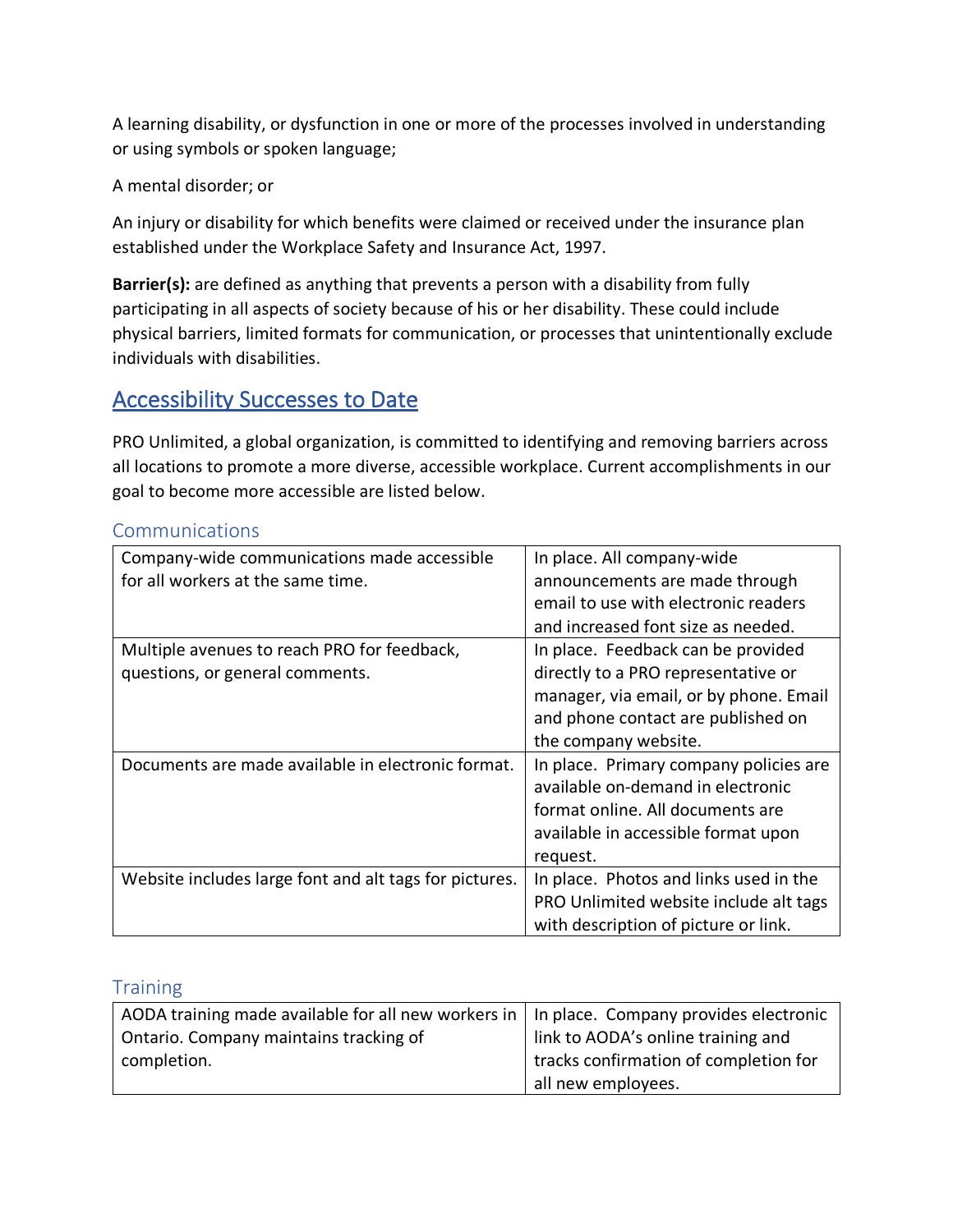| Attitudinal barriers are managed through training | In place. Training videos available on |
|---------------------------------------------------|----------------------------------------|
| on communication with different types of people   | demand include communication           |
| and abilities.                                    | training and information on managing   |
|                                                   | employees with disabilities.           |

#### Employment Practices and Policies

| Accessibility policy addressing the requirements of | In place. Currently available            |
|-----------------------------------------------------|------------------------------------------|
| the AODA and IASD in multiple accessible formats.   | electronically or as paper copies on     |
|                                                     | request for all workers in Canada.       |
| Timekeeping systems in electronic format for use    | In place. Electronic format used for all |
| with electronic readers and to zoom for increased   | workers in Canada. Individual            |
| text size as needed.                                | assistance is available upon request.    |
| Job applications can be accepted in multiple        | In place. Candidates may apply online,   |
| formats.                                            | through email communications with        |
|                                                     | recruiters, over the phone, or in        |
|                                                     | person.                                  |

#### Facilities

| Aisles and walkways are kept clear of all blockages. | In place. The company makes regular        |
|------------------------------------------------------|--------------------------------------------|
|                                                      | announcements to ensure public areas       |
|                                                      | are kept clean and clear. Office           |
|                                                      | administration monitors cleanliness of     |
|                                                      | facilities.                                |
| Meetings and events are held in accessible           | In place. Meetings are held in PRO         |
| locations where possible.                            | office suites with first-floor or elevator |
|                                                      | access. Annual conference is held at       |
|                                                      | accessible location that includes          |
|                                                      | designated accessible hotel rooms.         |
| Flexible options for location of employment and/or   | In place. Company offers both remote       |
| scheduling of workday.                               | work options and flexible scheduling to    |
|                                                      | meet needs for accessibility.              |

# Plan for Continuous Improvement in Accessibility

While PRO Unlimited has made great strides toward an inclusive, accessible workplace, we understand that more can be done to continue to improve. Over the next 5 years, we plan to continue to increase our capabilities in providing accessible environments, training, and communication as well as improving our abilities to measure and meet individual accommodation requirements. The following are the areas that we plan to focus for improved accommodations over the next 5 years with specific steps and timeframes outlined for each area.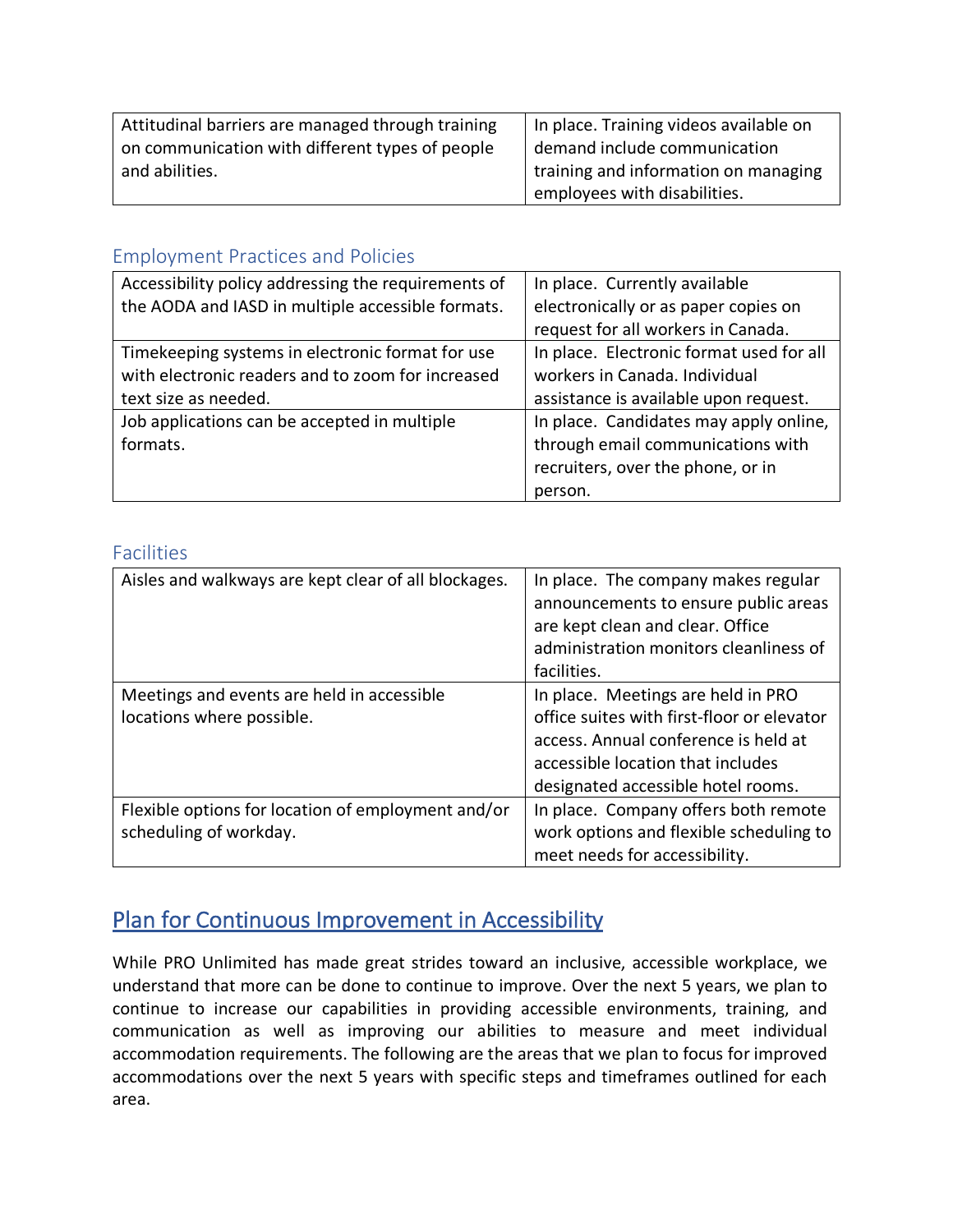## Communications

| Public webpage reviewed and updated to be AA      | Updates for full compliance to be         |
|---------------------------------------------------|-------------------------------------------|
| compliant.                                        | completed by January 2021.                |
| Accessibility policies and 5-year plan to be made | Review for updates will coincide with     |
| publicly available on the company webpage.        | AA compliance reviews. Policies and       |
|                                                   | plan availability will be posted to the   |
|                                                   | company webpage by January 2021.          |
| Accessibility feedback will be monitored through  | Initial survey will be sent to workers by |
| annual surveys for additional areas of            | December 2020, results reviewed and       |
| improvement.                                      | analyzed by January 2021. Annual          |
|                                                   | surveys to follow for next 5 years.       |

# Training

| Ensure all current staff have completed AODA and<br>Ontario Human Rights Code training, including<br>those who began employment prior to<br>implementation of new hire AODA training.                                                             | Staff in Ontario who manage<br>onboarding for Ontarian workers will<br>complete AODA and OHR training<br>modules by June 2020. Disability and<br>Human Rights brochure to be made<br>available to all new hires and current<br>staff. |
|---------------------------------------------------------------------------------------------------------------------------------------------------------------------------------------------------------------------------------------------------|---------------------------------------------------------------------------------------------------------------------------------------------------------------------------------------------------------------------------------------|
| Add additional training resources for AODA<br>compliance. Possible training topics may include<br>inclusive communication, training for support<br>persons, inclusive communication, writing and<br>updating individual accommodation plans, etc. | Training supplementation will be<br>ongoing with annual reviews through<br>year 2025.                                                                                                                                                 |
| Continuously review training programs for<br>accessibility to include visual and audio ques,<br>alternate text, and formats that work with font<br>increases and electronic readers.                                                              | Improvement of training programs<br>will be ongoing with efforts focused on<br>clear and accessible training programs.                                                                                                                |

# Employment Practices and Policies

| Implement standard practice for creating and     | In progress. Template and process for     |
|--------------------------------------------------|-------------------------------------------|
| managing individual accommodation plans,         | individual accommodation plans have       |
| including template for developing accommodation  | been developed. Company will roll out     |
| plans.                                           | to all employees who manage workers       |
|                                                  | in Canada by June 2020.                   |
| Emergency plan to be reviewed for updates needed | Review and updates will be completed      |
| and maintained in an accessible format.          | by December 2020. Updated plans will      |
|                                                  | be available in electronic format for all |
|                                                  | employees.                                |